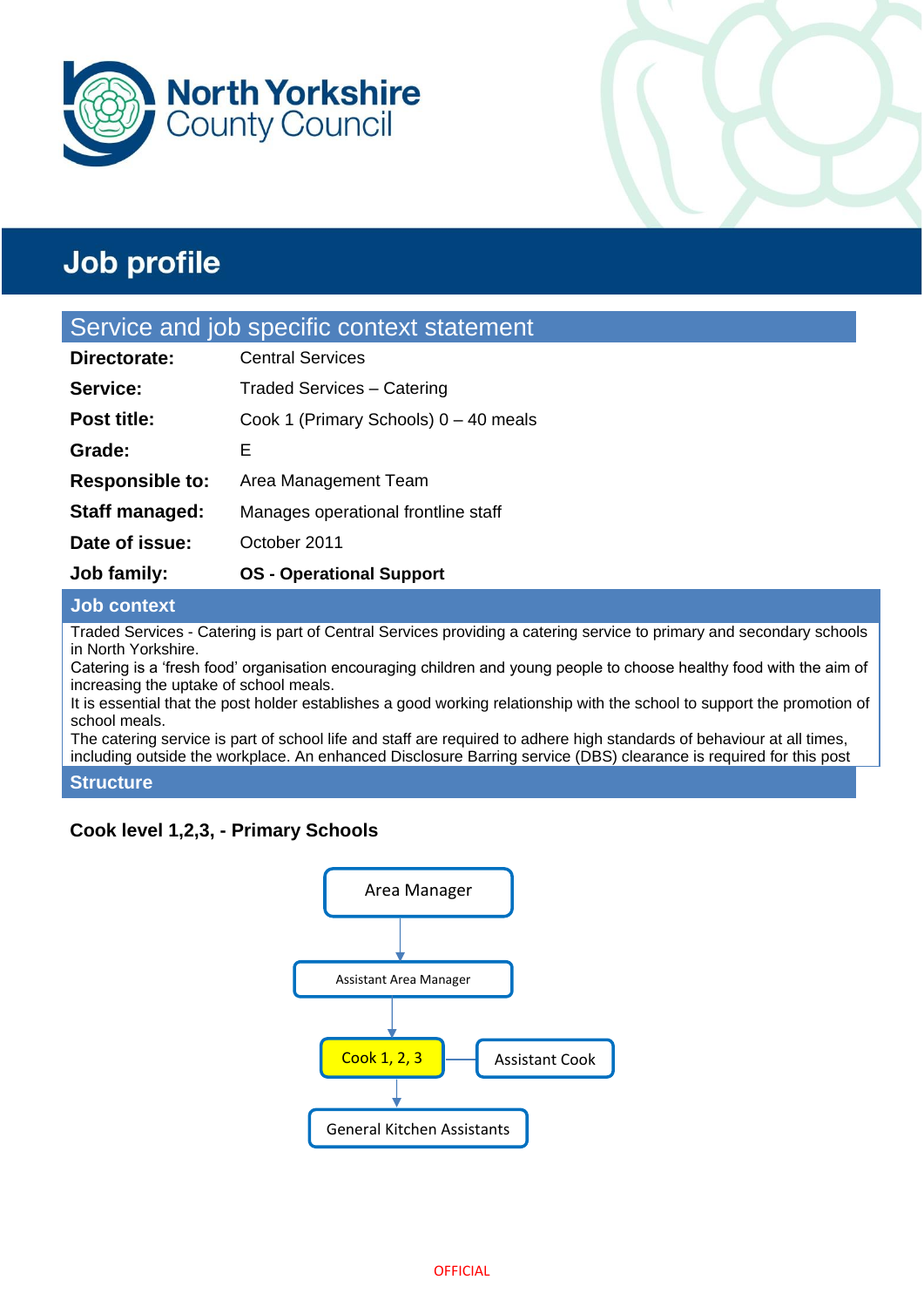

# Job profile

### Job Description

| <b>Job purpose</b>    | The core focus of this job is delivering an efficient catering service<br>operating to the highest standards of food safety. The post holder will do<br>this by carrying out duties such as food preparation and service and<br>other kitchen management duties including the supervision of staff,<br>ordering food, stocktaking and administration setting out and putting<br>away dining furniture, serving meals to children and staff, washing up<br>and cleaning the kitchen and dining room. |
|-----------------------|-----------------------------------------------------------------------------------------------------------------------------------------------------------------------------------------------------------------------------------------------------------------------------------------------------------------------------------------------------------------------------------------------------------------------------------------------------------------------------------------------------|
| <b>Operational</b>    | Order goods and materials<br>$\bullet$                                                                                                                                                                                                                                                                                                                                                                                                                                                              |
| management            | Receive and store goods and materials in good order<br>٠                                                                                                                                                                                                                                                                                                                                                                                                                                            |
|                       | Prepare, cook and serve appetising and nutritious meals<br>$\bullet$                                                                                                                                                                                                                                                                                                                                                                                                                                |
|                       | Prepare the dining room for service which includes putting in place dining tables<br>$\bullet$<br>and chairs                                                                                                                                                                                                                                                                                                                                                                                        |
|                       | Wash up, clear and clean the kitchen, dining room and associated areas<br>$\bullet$                                                                                                                                                                                                                                                                                                                                                                                                                 |
|                       | Supervise and direct staff carrying out their duties<br>$\bullet$                                                                                                                                                                                                                                                                                                                                                                                                                                   |
|                       | Assess standards of service and assist with the training and development of staff in<br>٠<br>the kitchen                                                                                                                                                                                                                                                                                                                                                                                            |
|                       | Attend training courses and meetings as required<br>٠                                                                                                                                                                                                                                                                                                                                                                                                                                               |
|                       | Appraise staff<br>$\bullet$                                                                                                                                                                                                                                                                                                                                                                                                                                                                         |
| <b>Communications</b> | Engage with children and young people at service times.<br>$\bullet$                                                                                                                                                                                                                                                                                                                                                                                                                                |
|                       | Inform, involve and support children and young people in developing good dietary<br>٠<br>habits.                                                                                                                                                                                                                                                                                                                                                                                                    |
|                       | Listen actively and respond to concerns from children and young people.<br>٠                                                                                                                                                                                                                                                                                                                                                                                                                        |
|                       | Communication and teamwork with school colleagues other practitioners and<br>$\bullet$<br>professionals.                                                                                                                                                                                                                                                                                                                                                                                            |
|                       | Oral communication with catering staff ensuring tasks are carried out to the<br>٠<br>highest standards                                                                                                                                                                                                                                                                                                                                                                                              |
|                       | Oral communication with the Area Management Team relating to any issues<br>٠<br>regarding the above                                                                                                                                                                                                                                                                                                                                                                                                 |
|                       | Liaising with Head Teacher and Area Management Team on issues relating to the<br>٠<br>standards of service in school                                                                                                                                                                                                                                                                                                                                                                                |
|                       | Promotion of the catering service in school to increase uptake by participation in<br>٠<br>promotional activities                                                                                                                                                                                                                                                                                                                                                                                   |
|                       | Working with children and young people, parents and school staff to encourage<br>٠<br>good dietary habits                                                                                                                                                                                                                                                                                                                                                                                           |
| <b>Resource</b>       | Undertake duties associated with the financial management of the catering<br>$\bullet$                                                                                                                                                                                                                                                                                                                                                                                                              |
| management            | operation including keeping accurate records, adherence to menus and recipes                                                                                                                                                                                                                                                                                                                                                                                                                        |
|                       | and controlling stock                                                                                                                                                                                                                                                                                                                                                                                                                                                                               |
|                       | Be responsible for the care and maintenance of equipment and reporting faults                                                                                                                                                                                                                                                                                                                                                                                                                       |
|                       | The efficient use of services including gas, electricity and water                                                                                                                                                                                                                                                                                                                                                                                                                                  |
|                       | Management of catering staff                                                                                                                                                                                                                                                                                                                                                                                                                                                                        |
|                       | Ensure the unit catering operation achieves budgeted financial performance.                                                                                                                                                                                                                                                                                                                                                                                                                         |
| <b>Systems and</b>    | Carry out all work in accordance with the policies and procedures included in:<br>$\bullet$<br>The Food Safety Management System<br>$\circ$                                                                                                                                                                                                                                                                                                                                                         |
| information           | The Kitchen Manual<br>$\circ$                                                                                                                                                                                                                                                                                                                                                                                                                                                                       |
|                       | The COSHH Manual<br>$\circ$                                                                                                                                                                                                                                                                                                                                                                                                                                                                         |
|                       |                                                                                                                                                                                                                                                                                                                                                                                                                                                                                                     |